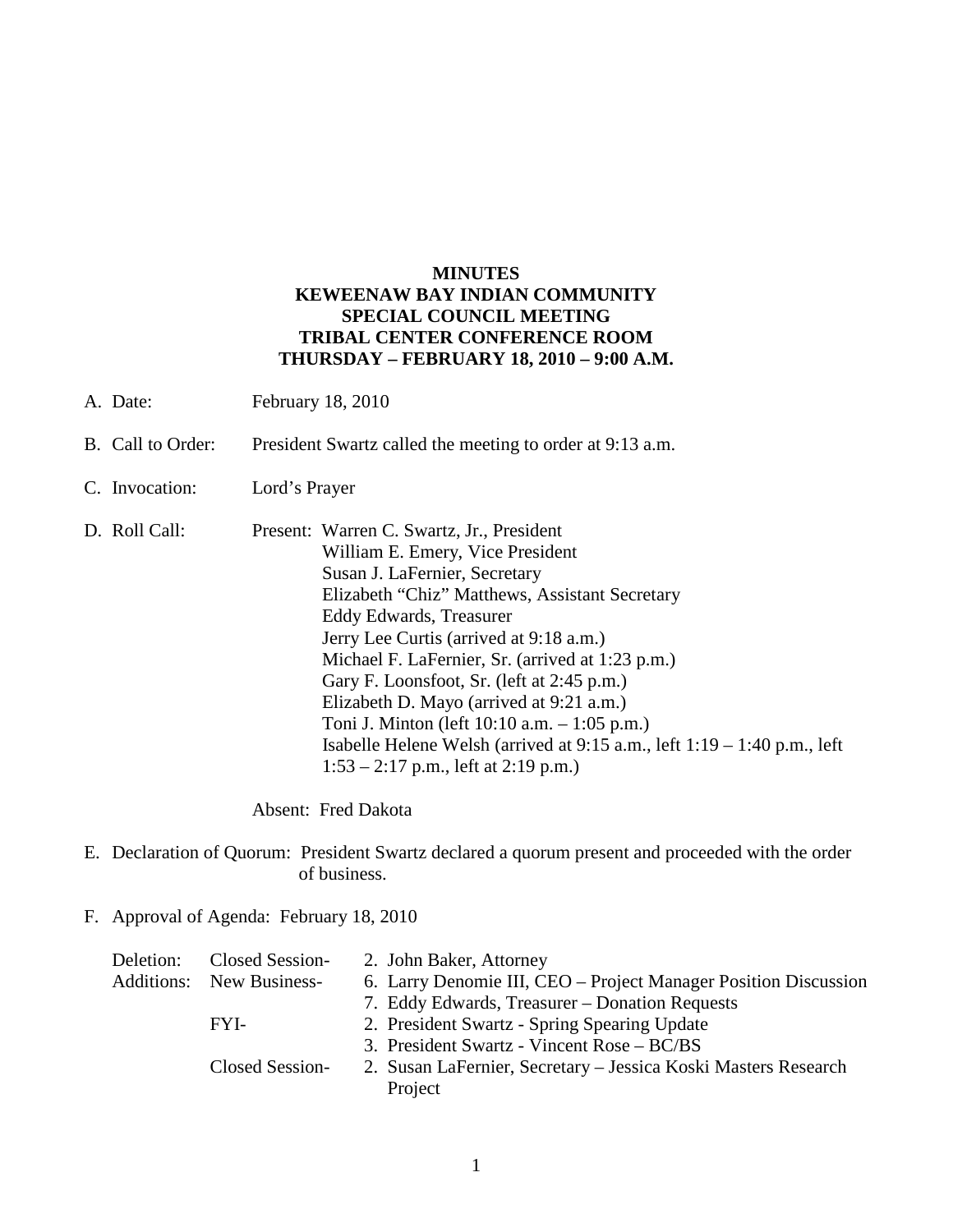**Isabelle Welsh arrived at 9:15 a.m.** 

**MOTION MADE BY GARY F. LOONSFOOT, SR. TO APPROVE THE AGENDA WITH THE CHANGES. SUPPORTED BY WILLIAM E. EMERY. SEVEN IN FAVOR (William E. Emery, Susan J. LaFernier, Elizabeth "Chiz" Matthews, Eddy Edwards, Gary F. Loonsfoot, Sr., Toni J. Minton, Isabelle H. Welsh), OPPOSED - 0, ABSTAINING - 0, FOUR ABSENT (Jerry Lee Curtis, Fred Dakota, Michael F. LaFernier, Sr., Elizabeth D. Mayo), MOTION CARRIED.** 

# **Jerry Lee Curtis arrived at 9:18 a.m.**

G. For Your Information:

- 1. VOIGT Intertribal Task Force Meeting Minutes January 7, 2010
- 2. Spring Spearing Update The Natural Resource Committee is reviewing other alternatives for this year's walleye spearing and the impacts

### **Elizabeth Mayo arrived at 9:21 a.m.**

3. Vincent Rose BC/BS Renewal Information/Options Meeting on March 11, 2010, 9:30 a.m.

President Swartz also stated that the Committees vacancies will be announced on the radio, L'Anse Sentinel, and in the newsletter. Susan LaFernier will bring the concerns from last year regarding committee selections.

H. Old Business:

1. President Swartz – Chain of Command/Organizational Charts Discussion. The revised personnel policies will clarify the CEO's authority.

### **Break: 9:55 – 10:10 a.m.**

### **Toni Minton left at 10:10 a.m.**

### **Break: 10:55 – 11:17 a.m.**

- I. Closed Session:
	- 1. Susie Lawrence, Background Investigator/License Coordinator
		- a) Action 015-2010 New Employee License KB-001-10
		- b) Action 016-2010 New Employee License KB-002-10
		- c) Action 017-2010 New Employee License KB-280-09
		- d) Action 018-2010 New Vendor License Olsen Gaming, Inc./Spectronix
		- e) Action 019-2010 Renewal Vendor License Data Financial, Inc.
	- 2. Susan LaFernier, Secretary Jessica Koski Masters Research Project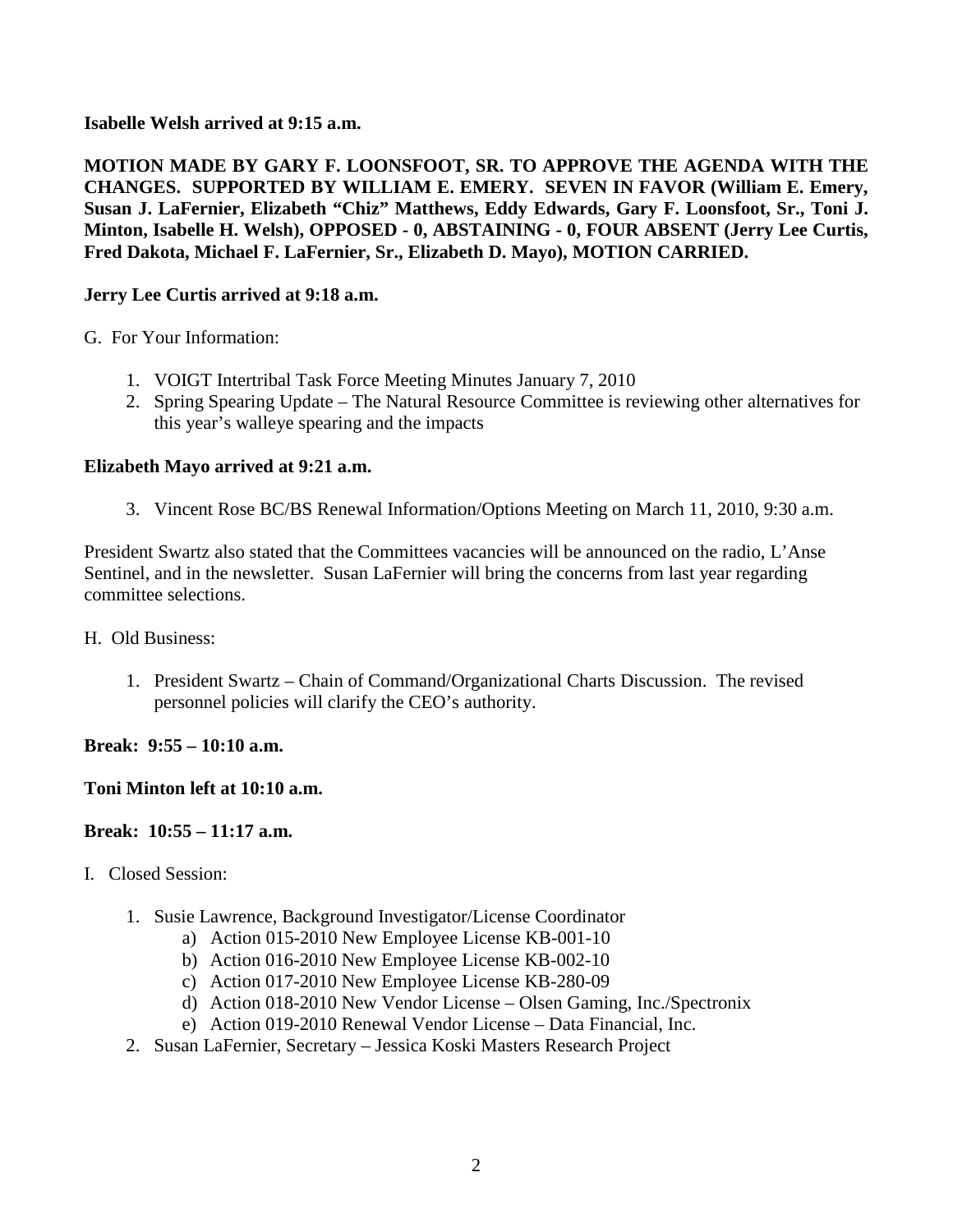**MOTION MADE BY SUSAN J. LAFERNIER TO GO INTO CLOSED SESSION AT 11:19 A.M. SUPPORTED BY GARY F. LOONSFOOT, SR. SIX IN FAVOR (Susan J. LaFernier, Elizabeth "Chiz" Matthews, Eddy Edwards, Jerry Lee Curtis, Gary F. Loonsfoot, Sr., Isabelle H. Welsh), ONE OPPOSED (Elizabeth D. Mayo), ABSTAINING - 0, FOUR ABSENT (Warren C. Swartz, Jr., Fred Dakota, Michael F. LaFernier, Sr., Toni J. Minton), MOTION CARRIED.** 

(President Swartz out of the room)

**MOTION MADE BY EDDY EDWARDS TO GO INTO OPEN SESSION AT 11:42 A.M. SUPPORTED BY ELIZABETH D. MAYO. EIGHT IN FAVOR (William E. Emery, Susan J. LaFernier, Elizabeth "Chiz" Matthews, Eddy Edwards, Jerry Lee Curtis, Gary F. Loonsfoot, Sr., Elizabeth D. Mayo, Isabelle H. Welsh), OPPOSED - 0, ABSTAINING - 0, THREE ABSENT (Fred Dakota, Michael F. LaFernier, Sr., Toni J. Minton), MOTION CARRIED.** 

**MOTION MADE BY ELIZABETH D. MAYO TO APPROVE ACTION NUMBERS 015-2010, 016-2010, 017-2010 NEW EMPLOYEE LICENSES AND ACTION NUMBER 018-2010 NEW VENDOR LICENSE FOR SPECTRONIX AND ACTION NUMBER 019-2010 RENEWAL VENDOR LICENSE FOR DATA FINANCIAL, INC. SUPPORTED BY GARY F. LOONSFOOT, SR. EIGHT IN FAVOR (William E. Emery, Susan J. LaFernier, Elizabeth "Chiz" Matthews, Eddy Edwards, Jerry Lee Curtis, Gary F. Loonsfoot, Sr., Elizabeth D. Mayo, Isabelle H. Welsh), OPPOSED - 0, ABSTAINING - 0, THREE ABSENT (Fred Dakota, Michael F. LaFernier, Sr., Toni J. Minton), MOTION CARRIED.** 

### **Lunch: 11:45 a.m. – 1:05 p.m.**

### **Toni Minton returned to the meeting at 1:05 p.m.**

J. New Business:

1. Carole LaPointe, Health Director/Dr. Brent Johnson, Dentist – Program for Braces – Carole and Dr. Johnson reviewed the costs for braces and the success rates seen in the Community, which have not been high. PowerPoint Information was presented.

#### **Isabelle Welsh left 1:19 – 1:40 p.m.**

#### **Mike LaFernier, Sr. arrived at 1:23 p.m.**

The Council will form a work group to come up with a plan for a dental program to assist tribal members with the cost for braces.

2. Dale Dakota, Chief of Police – Police Vehicle Bids

#### **Isabelle Welsh left at 1:53 p.m.**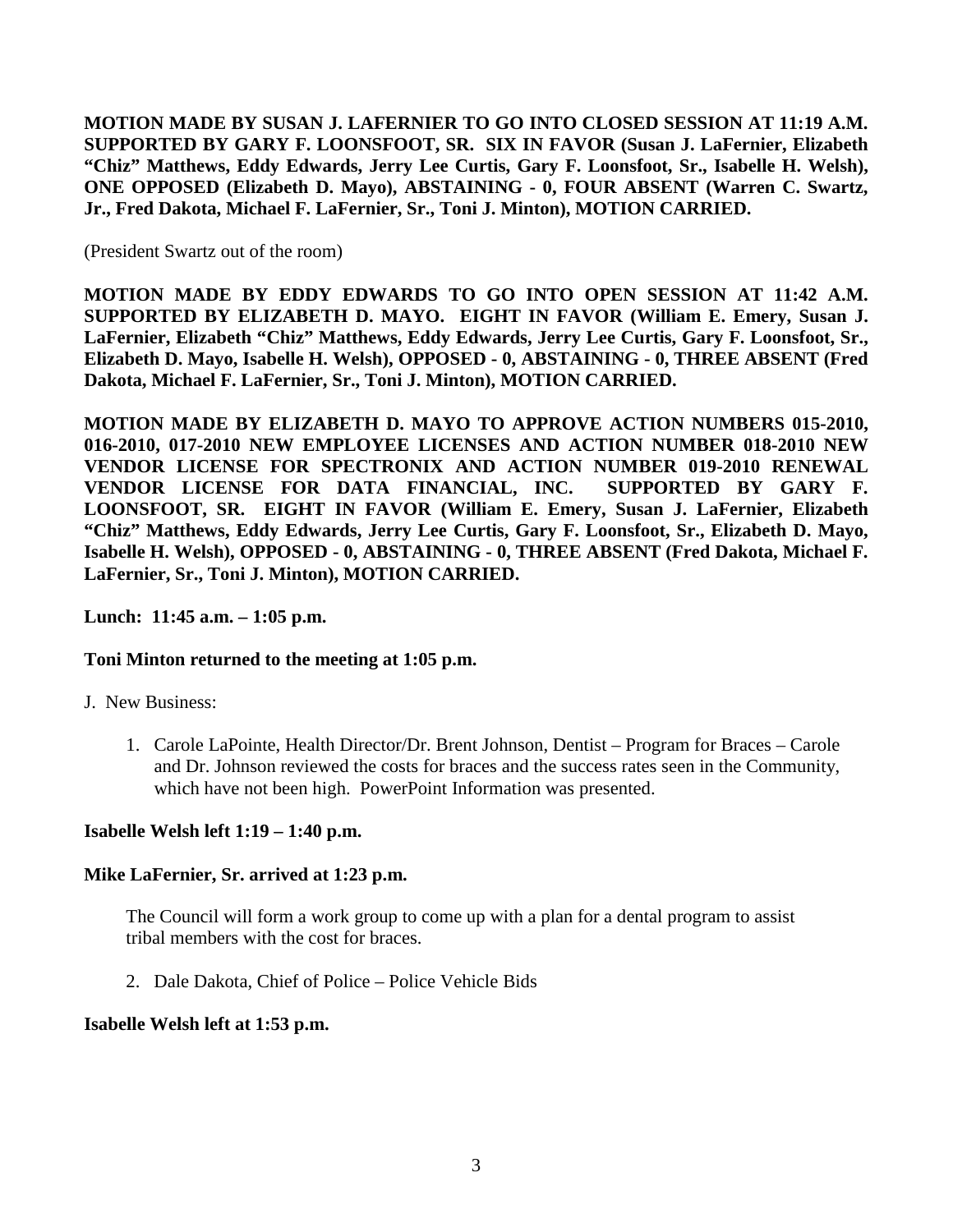**MOTION MADE BY JERRY LEE CURTIS TO APPROVE THE PURCHASE OF A 2010 DODGE CHARGER FOR \$24,515.00, A 2010 FORD EXPEDITION FOR \$26,080.00 AND A 2010 F-150 RAPTOR FOR \$27,689.00 FROM BIG VALLEY FORD. SUPPORTED BY WILLIAM E. EMERY. SIX IN FAVOR (William E. Emery, Susan J. LaFernier, Jerry Lee Curtis, Gary F. Loonsfoot, Sr., Elizabeth D. Mayo, Toni J. Minton), THREE OPPOSED (Elizabeth "Chiz" Matthews, Eddy Edwards, Michael F. LaFernier, Sr.), ABSTAINING - 0, TWO ABSENT (Fred Dakota, Isabelle H. Welsh), MOTION CARRIED.**

Mike LaFernier, Sr. stated his opposition: He feels Big Valley gives poor service.

# **Break: 1:57 – 2:15 p.m.**

3. Sarah Smith, Assistant CEO – Verizon GSA Cellular Phone Contract (Verizon purchased Alltel)

**Isabelle Welsh returned to meeting at 2:17 p.m.**

**Isabelle Welsh left at 2:19 p.m.** 

**MOTION MADE BY ELIZABETH D. MAYO TO APPROVE THE VERIZON GSA CELLULAR PHONE CONTRACT AS PRESENTED. SUPPORTED BY JERRY LEE CURTIS. NINE IN FAVOR (William E. Emery, Susan J. LaFernier, Elizabeth "Chiz" Matthews, Eddy Edwards, Jerry Lee Curtis, Michael F. LaFernier, Sr., Gary F. Loonsfoot, Sr., Elizabeth D. Mayo, Toni J. Minton), OPPOSED - 0, ABSTAINING - 0, TWO ABSENT (Fred Dakota, Isabelle H. Welsh), MOTION CARRIED.**

- 4. Eddy Edwards, Treasurer Donation Requests
	- a) Davan Ravindran for the KB Hockey Association 2010 District 8 U.P. Championship Peewee Hockey Tournament at the L'Anse Meadowbrook Arena on February 19-21

**MOTION MADE BY MICHAEL F. LAFERNIER, SR. TO DONATE \$250.00 TO THE KEWEENAW BAY HOCKEY ASSOCIATION FOR THE 2010 DISTRICT 8 U.P. CHAMPIONSHIP PEEWEE HOCKEY TOURNAMENT. SUPPORTED BY EDDY EDWARDS. NINE IN FAVOR (William E. Emery, Susan J. LaFernier, Elizabeth "Chiz" Matthews, Eddy Edwards, Jerry Lee Curtis, Michael F. LaFernier, Sr., Gary F. Loonsfoot, Sr., Elizabeth D. Mayo, Toni J. Minton), OPPOSED - 0, ABSTAINING - 0, TWO ABSENT (Fred Dakota, Isabelle H. Welsh), MOTION CARRIED.**

b) Frank Pallone for Congress Campaign

**MOTION MADE BY TONI J. MINTON TO DONATE \$1,000.00 TO THE PALLONE FOR CONGRESS CAMPAIGN. SUPPORTED BY WILLIAM E. EMERY. NINE IN FAVOR (William E. Emery, Susan J. LaFernier, Elizabeth "Chiz" Matthews, Eddy Edwards, Jerry Lee Curtis, Michael F. LaFernier, Sr., Gary F. Loonsfoot, Sr., Elizabeth D. Mayo, Toni J. Minton), OPPOSED - 0, ABSTAINING - 0, TWO ABSENT (Fred Dakota, Isabelle H. Welsh), MOTION CARRIED.**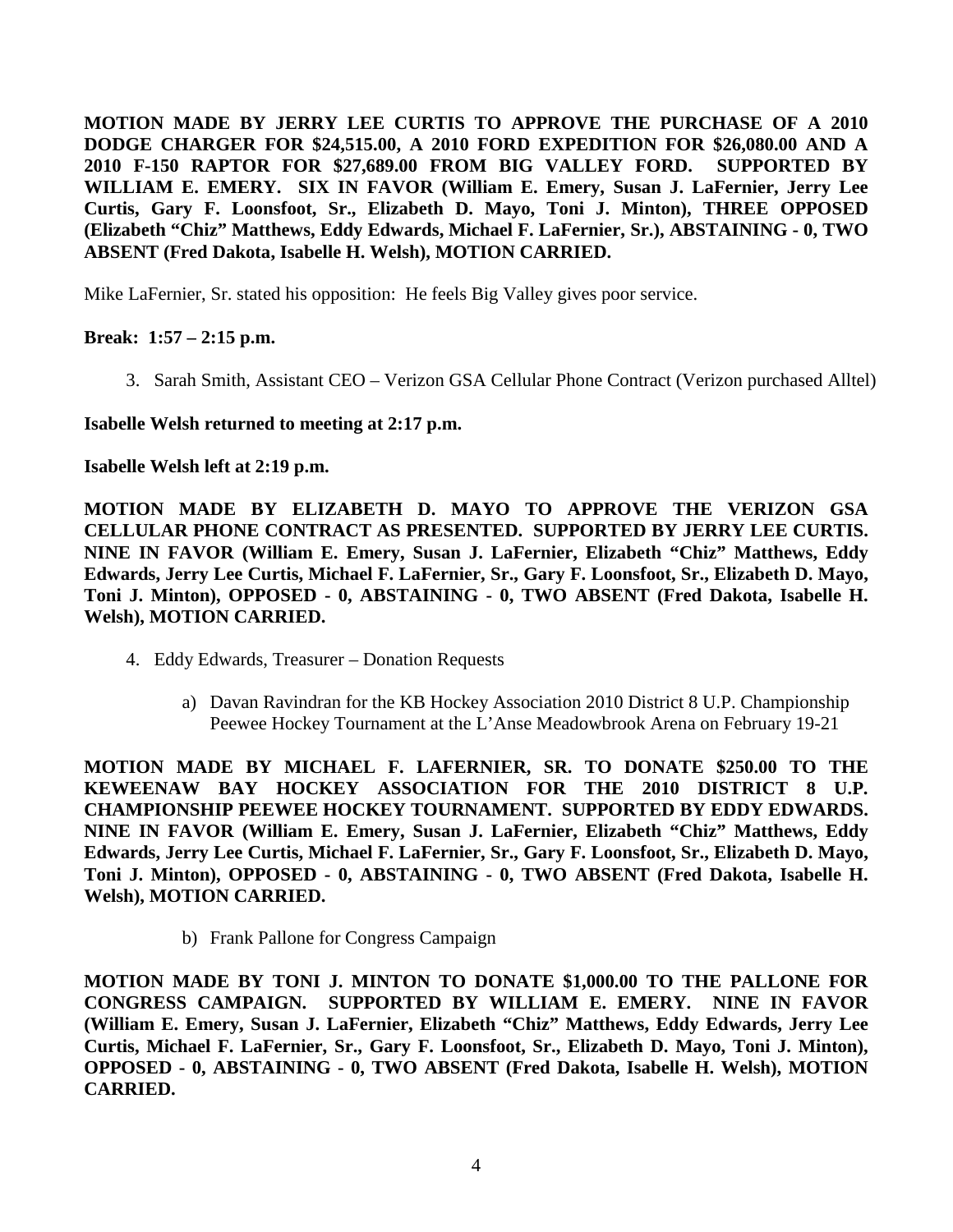c) Marquette Tribal Member Request for Payment of Diabetic Shoes - \$385.00 past bill from two years ago

**MOTION MADE BY ELIZABETH D. MAYO TO DENY THE TRIBAL MEMBER REQUEST FOR THE DIABETIC SHOES DUE TO THE PROPER PROCESS NOT BEING FOLLOWED. SUPPORTED BY TONI J. MINTON. NINE IN FAVOR (William E. Emery, Susan J. LaFernier, Elizabeth "Chiz" Matthews, Eddy Edwards, Jerry Lee Curtis, Michael F. LaFernier, Sr., Gary F. Loonsfoot, Sr., Elizabeth D. Mayo, Toni J. Minton), OPPOSED - 0, ABSTAINING - 0, TWO ABSENT (Fred Dakota, Isabelle H. Welsh), MOTION CARRIED.**

5. Chris Gerard, Weed and Seed Director - Four Thunders Drum Prevention/Intervention Project \$5,400.00 February 20 – March 30, 2010 on construction of a drum and drum meaning/teachings

Council discussed the issue of a convicted felon (for child molestation) on the drum group, and the fact that parents and seniors are concerned about this.

# **Gary Loonsfoot, Sr. left at 2:45 p.m.**

Chris Gerard expressed to the Council that he has been working on the project since September and this was never brought to his attention until recently.

Council discussed whether the one convicted could be asked to back out of the program being held for kids. Due to the time frame of the conviction there are no restrictions on the offender.

**MOTION MADE BY EDDY EDWARDS TO APPROVE THE SERVICES AGREEMENT BETWEEN THE TRIBE AND THE FOUR THUNDERS DRUM AND ATTACHMENT 1, THE SCOPE OF SERVICES AND FEE SCHEDULE. SUPPORTED BY MICHAEL F. LAFERNIER, SR. SIX IN FAVOR (William E. Emery, Susan J. LaFernier, Elizabeth "Chiz" Matthews, Eddy Edwards, Michael F. LaFernier, Sr., Toni J. Minton), ONE OPPOSED (Elizabeth D. Mayo), ONE ABSTAINING (Jerry Lee Curtis), THREE ABSENT (Fred Dakota, Gary F. Loonsfoot, Sr., Isabelle H. Welsh), MOTION CARRIED.**

Elizabeth Mayo stated her opposition: She is opposed due to one of the drum members being a convicted child molester.

6. Gregg Nominelli, Economic Developer – 2011 Federal Appropriation Requests (4). The projects were recommended by staff for submission due on February 19<sup>th</sup>.

Susan LaFernier questioned what happened with Stupak's Appropriations List that Council reviewed last February with 8 projects. Gregg stated that he will look into it.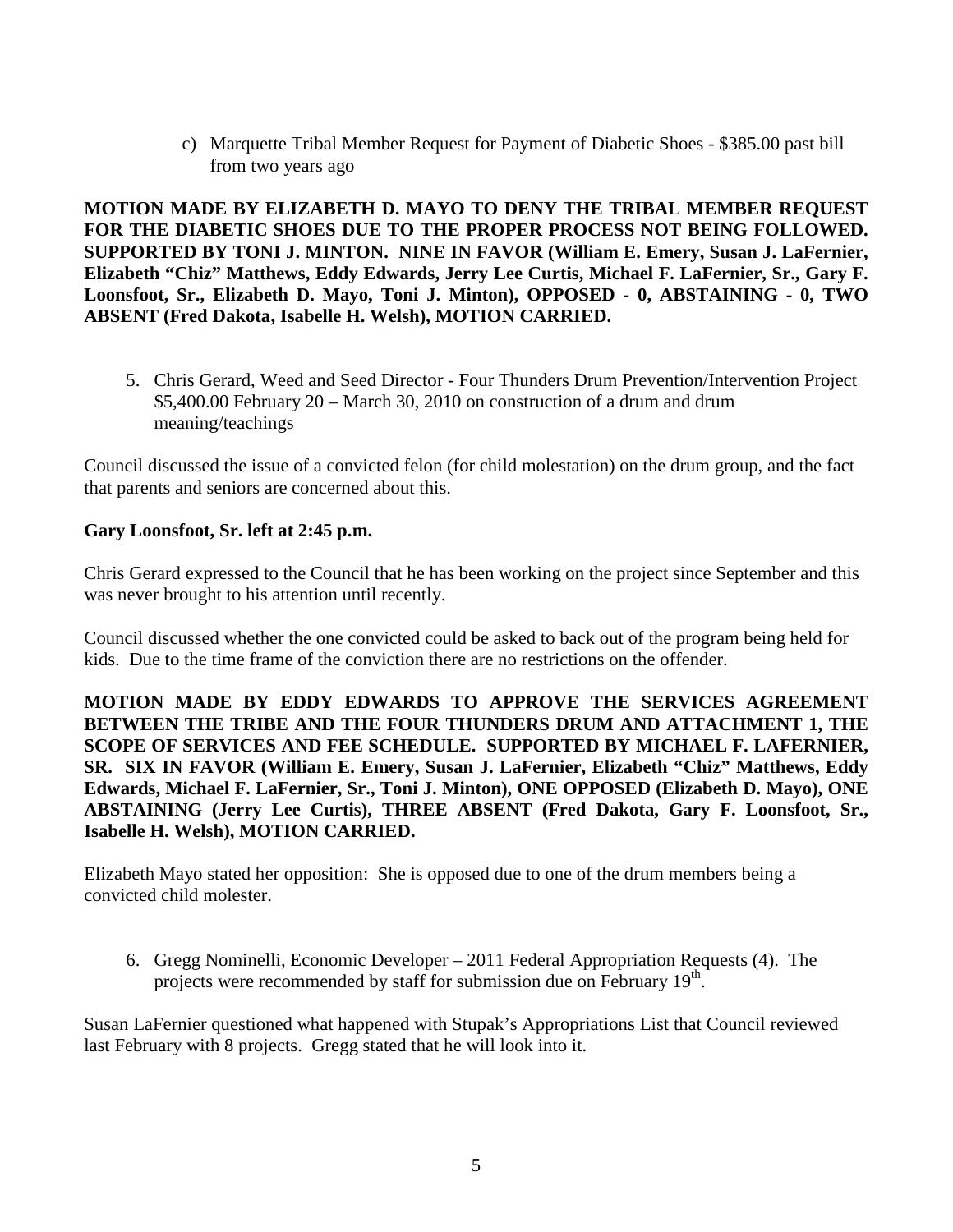**MOTION MADE BY EDDY EDWARDS TO APPROVE THE 2011 FEDERAL APPROPRIATION REQUESTS WITH THE CHANGE OF ADDING THE ELECTRONIC HEALTH RECORD AS A. AND MOVE EVERYTHING ELSE DOWN THE LIST ACCORDINGLY. SUPPORTED BY WILLIAM E. EMERY.** 

**MOTION MADE BY SUSAN J. LAFERNIER TO ADD A FRIENDLY AMENDMENT TO INCLUDE THE SAND POINT LIGHTHOUSE RESTORATION TO THIS MOTION AND THE BARAGA WATER INTAKE PROJECT. SUPPORTED BY ELIZABETH D. MAYO. SEVEN IN FAVOR (William E. Emery, Elizabeth "Chiz" Matthews, Eddy Edwards, Jerry Lee Curtis, Michael F. LaFernier, Sr., Elizabeth D. Mayo, Toni J. Minton), ONE OPPOSED (Susan J. LaFernier), ABSTAINING - 0, THREE ABSENT (Fred Dakota, Gary F. Loonsfoot, Sr., Isabelle H. Welsh), MOTION CARRIED.**

[Return to Original Motion]

**MOTION MADE BY EDDY EDWARDS TO APPROVE THE 2011 FEDERAL APPROPRIATION REQUESTS WITH THE CHANGE OF ADDING THE ELECTRONIC HEALTH RECORD AS A. AND MOVE EVERYTHING ELSE DOWN THE LIST ACCORDINGLY. SUPPORTED BY WILLIAM E. EMERY. SEVEN IN FAVOR (William E. Emery, Elizabeth "Chiz" Matthews, Eddy Edwards, Jerry Lee Curtis, Michael F. LaFernier, Sr., Elizabeth D. Mayo, Toni J. Minton), ONE OPPOSED (Susan J. LaFernier), ABSTAINING - 0, THREE ABSENT (Fred Dakota, Gary F. Loonsfoot, Sr., Isabelle H. Welsh), MOTION CARRIED.**

Susan LaFernier stated her opposition: She is opposed because of the hazards of the mining waste transferred to the reservation with the Acquisition of the Terex Facility for the Stamp Sand Project.

7. Larry Denomie III, CEO/Hope Laramore, Interim Personnel Director – Project Manager Position Discussion

Hope Laramore reviewed the applicants and their qualifications. Larry recommended interviewing the first five applicants.

**MOTION MADE BY EDDY EDWARDS TO INTERVIEW THE FIRST FIVE APPLICANTS, BRUCE LAPOINTE, DANIEL CONNOR, DENNIS RICH, JOHN LEZOTTE, AND MARK PIETILA AND TO SCHEDULE THE INTERVIEWS IN TWO WEEKS. SUPPORTED BY ELIZABETH "CHIZ" MATTHEWS. SEVEN IN FAVOR (William E. Emery, Elizabeth "Chiz" Matthews, Eddy Edwards, Jerry Lee Curtis, Michael F. LaFernier, Sr., Elizabeth D. Mayo, Toni J. Minton), ONE OPPOSED (Susan J. LaFernier), ABSTAINING - 0, THREE ABSENT (Fred Dakota, Gary F. Loonsfoot, Sr., Isabelle H. Welsh), MOTION CARRIED.**

#### K. Old Business:

1. Gregg Nominelli, Economic Developer – Comprehensive Strategic Plan Review [Reschedule]